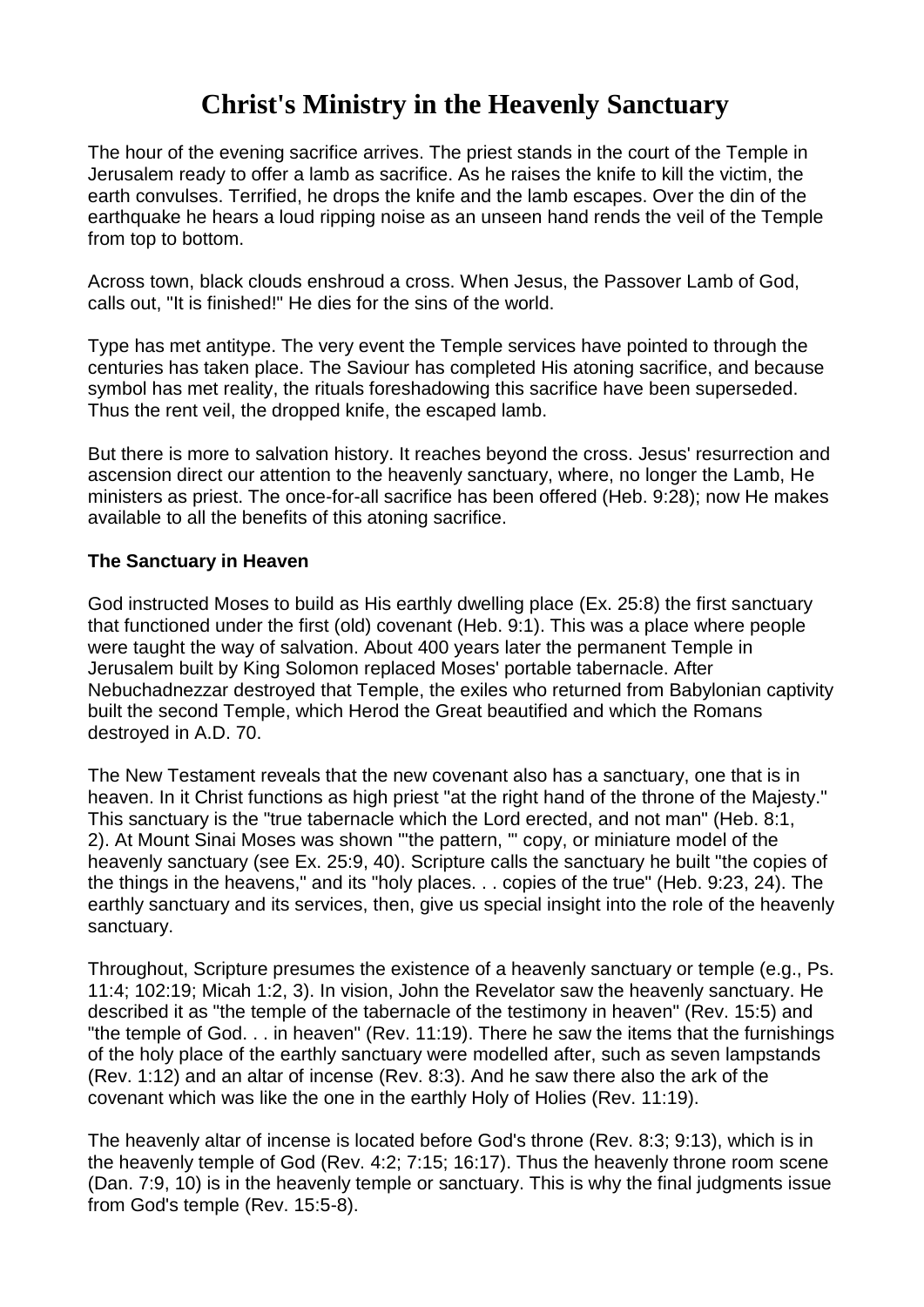It is clear, therefore, that the Scriptures present the heavenly sanctuary as a real place (Heb. 8:2), not a metaphor or abstraction. The heavenly sanctuary is the primary dwelling place of God.

### **The Ministry in the Heavenly Sanctuary**

The message of the sanctuary was a message of salvation. God used its services to proclaim the gospel (Heb. 4:2). The earthly sanctuary services were "a symbol [parabole in Greek—a parable] for the present time then present"—until Christ's first advent (Heb. 9:9, 10). "Through symbol and ritual God purposed by means of this gospel-parable to focus the faith of Israel upon the sacrifice and priestly ministry of the world's Redeemer, the 'Lamb of God,' who would take away the sin of the world (Gal. 3:23; John 1:29)."

The sanctuary illustrated three phases of Christ's ministry: (1) the substitutionary sacrifice, (2) the priestly mediation, and (3) the final judgment.

*The Substitutionary Sacrifice.* Every sanctuary sacrifice symbolized Jesus' death for the forgiveness of sin, revealing the truth that "without shedding of blood there is no remission" (Heb. 9:22). Those sacrifices illustrated the following truths:

*1. God's judgment on sin.* Because sin is a deep-seated rebellion against all that is good, pure, and true, it cannot be ignored. "The wages of sin is death" (Rom. 6:23).

*2. Christ's substitutionary death.* "All we like sheep have gone astray;. . . and the Lord has laid on Him the iniquity of us all" (Isa. 53:6). "Christ died for our sins according to the Scriptures"(1 Cor.15:3).

*3. God provides the atoning sacrifice.* That sacrifice is "Christ Jesus, whom God set forth to be a propitiation by His blood, through faith" (Rom. 3:24, 25). "For He [God] made Him [Christ] who knew no sin to be sin for us, that we might become the righteousness of God in Him" (2 Cor. 5:21). Christ the Redeemer took the judgment of sin upon Himself. Therefore, "Christ was treated as we deserve, that we might be treated as He deserves. He was condemned for our sins, in which He had no share, that we might be justified by His righteousness, in which we had no share. He suffered the death which was ours, that we might receive the life which was His. 'With his stripes we are healed' [Isa. 53:5]."

The sacrifices of the earthly sanctuary were repetitive. Like a story, this ritual parable of redemption was told and retold year after year. By contrast, the Antitype—the actual atoning death of our Lord—took place at Calvary *once for all time* (Heb. 9:26-28; 10:10- 14).

On the cross the penalty for human sin was fully paid. Divine justice was satisfied. From a legal perspective the world was restored to favor with God (Rom. 5:18). The atonement, or reconciliation, was completed on the cross as foreshadowed by the sacrifices, and the penitent believer can trust in this finished work of our Lord.

**The Priestly Mediator.** If the sacrifice atoned for sin, why was a priest necessary?

The priest's role drew attention to the need for mediation between sinners and a holy God. Priestly mediation reveals the seriousness of sin and the estrangement it brought between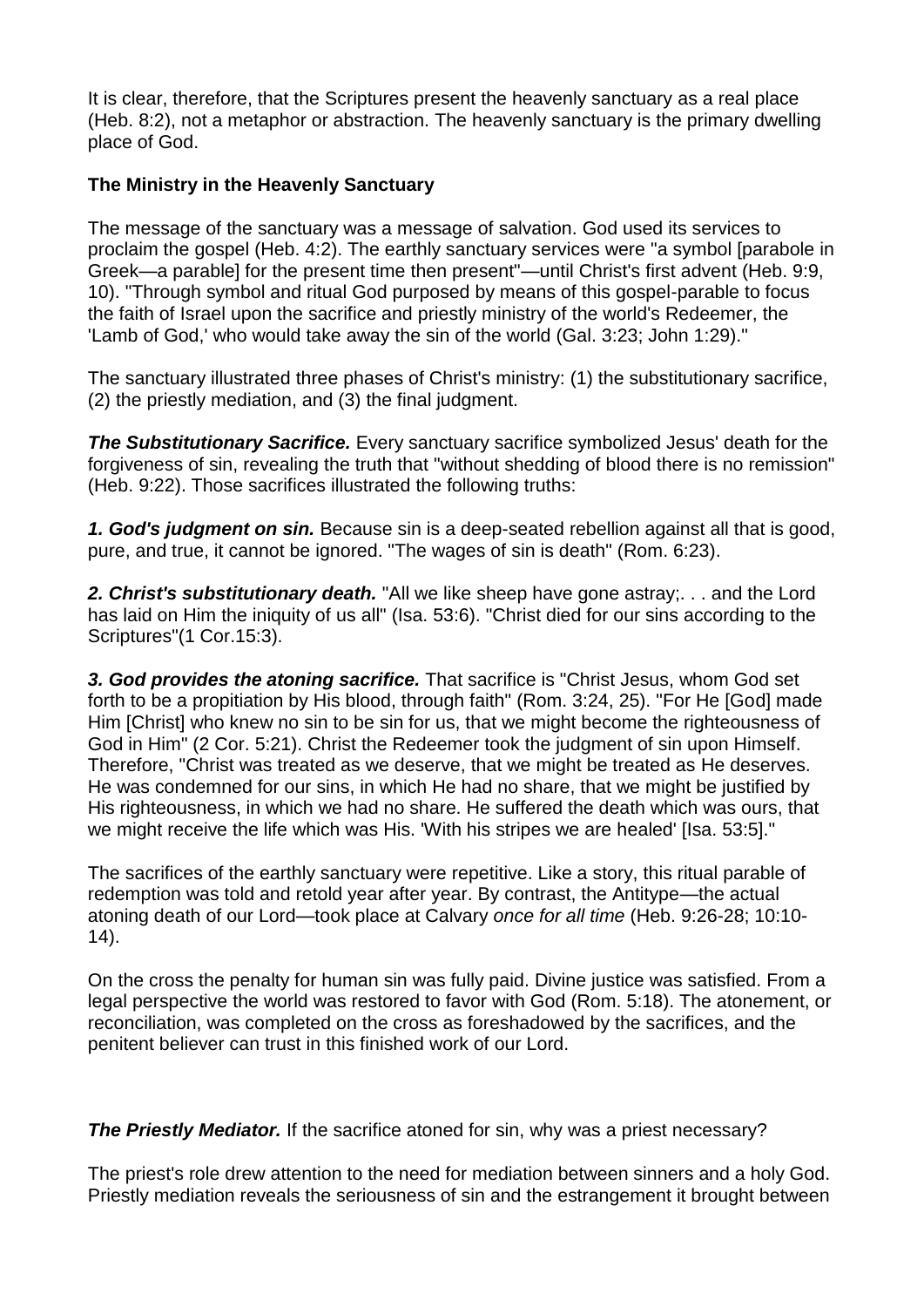a sinless God and a sinful creature. "Just as every sacrifice foreshadowed Christ's death, so every priest foreshadowed Christ's mediatorial ministry as high priest in the heavenly sanctuary. 'For there is one God, and one Mediator between God and men, the Man Christ Jesus' (1 Tim. 2:5)."

*1. Mediator and atonement.* The application of the atoning blood during the mediatorial ministry of the priest was also seen as a form of atonement (Lev. 4:35). The English term *atonement* implies a reconciliation between two estranged parties. As the atoning death of Christ reconciled the world to God, so His mediation, or the application of the merits of His sinless life and substitutionary death, makes reconciliation or atonement with God a personal reality for the believer.

The Levitical priesthood illustrates the saving ministry Christ has carried on since His death. Our High Priest, serving "at the right hand of the throne of the Majesty in the heavens," functions as a "Minister of the sanctuary and of the true tabernacle which the Lord erected, and not man" (Heb. 8:1, 2).

The heavenly sanctuary is the great command center where Christ conducts His priestly ministry for our salvation. He is able "to save to the uttermost those who come to God through Him, since He ever lives to make intercession for them" (Heb. 7:25). Therefore, we are encouraged to come "boldly to the throne of grace, that we may obtain mercy and find grace to help in time of need" (Heb. 4:16). In the earthly sanctuary the priests carried out two distinct ministries—a daily ministry in the holy place, or first apartment (see chapter 4 of this book) and a yearly ministry in the Most Holy Place, or Second Apartment. Those services illustrated Christ's priestly ministry.

*2. The ministry in the holy place.* The priestly ministry in the holy place of the sanctuary could be characterized as a ministry of intercession, forgiveness, reconciliation, and restoration. A continual ministry, it provided constant access to God through the priest. It symbolized the truth that the repentant sinner has immediate and constant access to God through Christ's priestly ministry as intercessor and mediator (Eph. 2:18; Heb. 4:14-16; 7:25; 9:24; 10:19-22).

When the penitent sinner came to the sanctuary with a sacrifice, he laid his hands on the head of the innocent animal and confessed his sins. This act symbolically transferred his sin and its penalty to the victim. As a result, he obtained forgiveness of sins. As *The Jewish Encyclopedia states*: "The laying of hands upon the victim's head is an ordinary rite by which the substitution and transfer of sins are effected." "In every sacrifice there is the idea of substitution; the victim takes the place of the human sinner."

The blood of the sin offering was applied in one of two ways: a. If it was taken into the holy place, it was sprinkled before the inner veil and placed on the horns of the altar of incense (Lev. 4:6, 7, 17, 18). b. If it was not taken into the sanctuary, it was placed on the horns of the altar of burnt offering in the court (Lev. 4:25, 30). In that case the priest ate part of the flesh of the sacrifice (Lev. 6:25, 26, 30). In either case, the participants understood that their sins and accountability were transferred to the sanctuary and its priesthood.

"In this ritual parable *the sanctuary assumed the penitent's guilt and accountability*—for the time being at least—when the penitent offered a sin offering, confessing his errors. He went away forgiven, assured of God's acceptance. So in the antitypical experience, when a sinner is drawn in penitence by the Holy Spirit to accept Christ as his Saviour and Lord,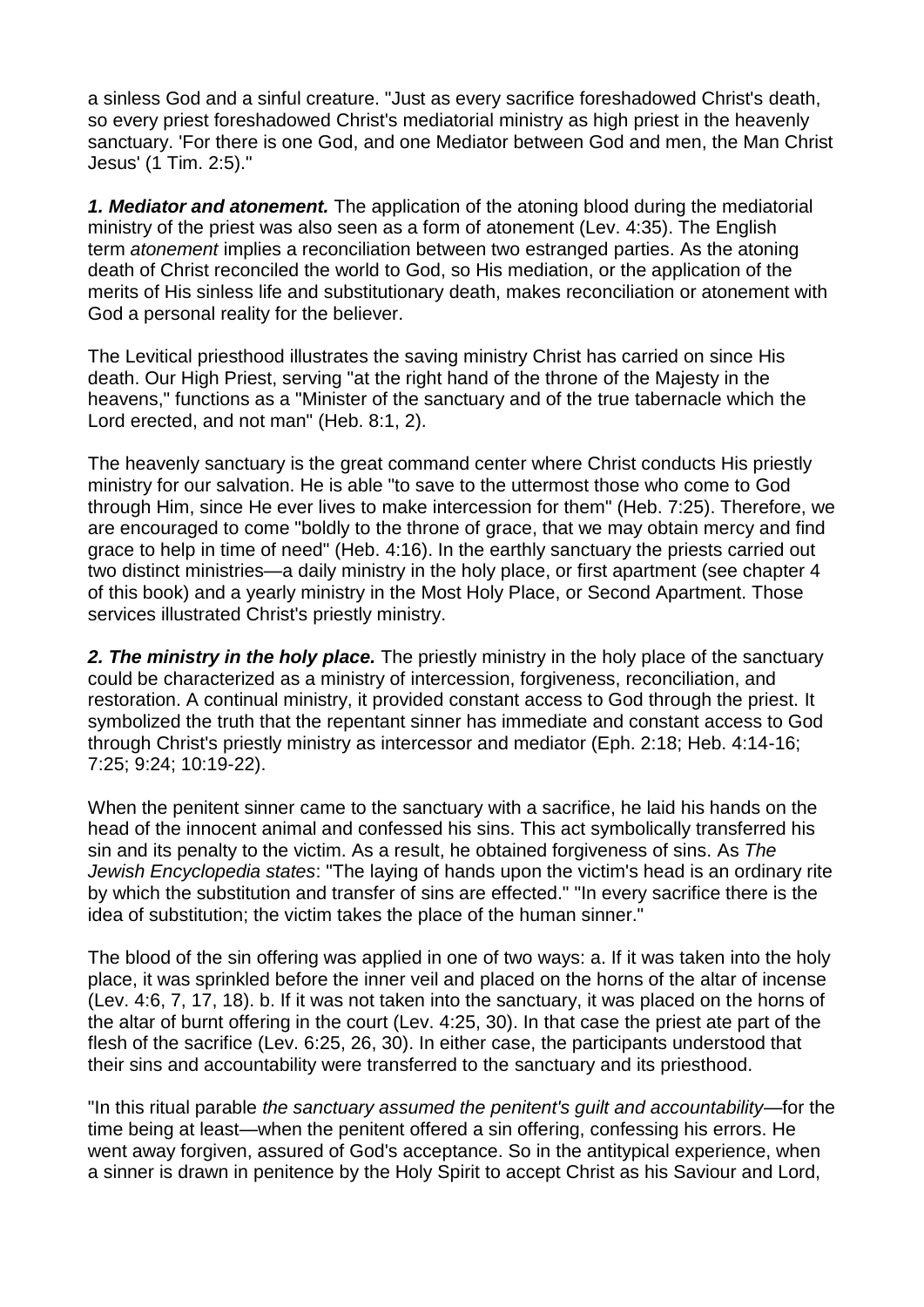*Christ assumes his sins and accountability*. He is freely forgiven. Christ is the believer's Surety as well as his Substitute."

In type and antitype the holy place ministry primarily centers on the individual. Christ's priestly ministry provides for the sinner's forgiveness and reconciliation to God (Heb. 7:25). "For Christ's sake God forgives the repentant sinner, imputes to him the righteous character and obedience of His Son, pardons his sins, and records his name in the book of life as one of His children (Eph. 4:32; 1 John 1:9; 2 Cor. 5:21; Rom. 3:24; Luke 10:20). And as the believer abides in Christ, spiritual grace is mediated to him by our Lord through the Holy Spirit so that he matures spiritually and develops the virtues and graces that reflect the divine character (2 Peter 3:18; Gal. 5:22, 23)."

The ministry in the holy place brings about the believer's justification and sanctification.

**The Final Judgment.** The events on the Day of Atonement illustrate the three phases of God's final judgment. They are (1) the "premillennial judgment" (or "the investigative judgment") which is also called the "pre-Advent judgment"; (2) the "millennial judgment"; and (3) the "executive judgment" which takes place at the end of the millennium.

*1. The ministry in the Most Holy Place.* The second division of the priestly ministry is primarily sanctuary-centered, revolving around the cleansing of the sanctuary and of God's people. This form of ministry, which focused on the Most Holy Place of the sanctuary and which only the high priest could perform, was limited to one day of the religious year.

The cleansing of the sanctuary required two goats—the Lord's goat and the scapegoat (*Azazel* in Hebrew). Sacrificing the Lord's goat, the high priest made atonement for "the Holy Place [actually the Most Holy Place in this chapter], the tabernacle of meeting [the holy place], and the altar [of the court]" (Lev. 16:20; 16:16-18).

Taking the blood of the Lord's goat, which represented the blood of Christ, into the Most Holy Place, the high priest applied it directly, in the very presence of God, to the mercy seat—the cover of the ark containing the Ten Commandments—to satisfy the claims of God's holy law. His action symbolized the immeasurable price Christ had to pay for our sins, revealing how eager God is to reconcile His people to Himself (2 Cor. 5:19). Then he applied this blood to the altar of incense and to the altar of burnt offering which on every day of the year had been sprinkled with the blood representing confessed sins. The high priest thereby made an atonement for the sanctuary, as well as the people, and brought about cleansing of both (Lev. 16:16-20, 30-33).

Next, representing Christ as mediator, the high priest took upon himself the sins that had polluted the sanctuary and transferred them to the live goat, Azazel, which was then led away from the camp of God's people. This action removed the sins of the people that had been symbolically transferred from the repentant believers to the sanctuary through the blood or flesh of the sacrifices of the daily ministry of forgiveness. In this way the sanctuary was cleansed and prepared for another year's work of ministry (Lev. 16:16-20, 30-33). And thus all things were set right between God and His people.

The Day of Atonement, then, illustrates the judgment process that deals with the eradication of sin. The atonement performed on this day "foreshadowed the final application of the merits of Christ to banish the presence of sin for all eternity and to accomplish the full reconciliation of the universe into one harmonious government under God."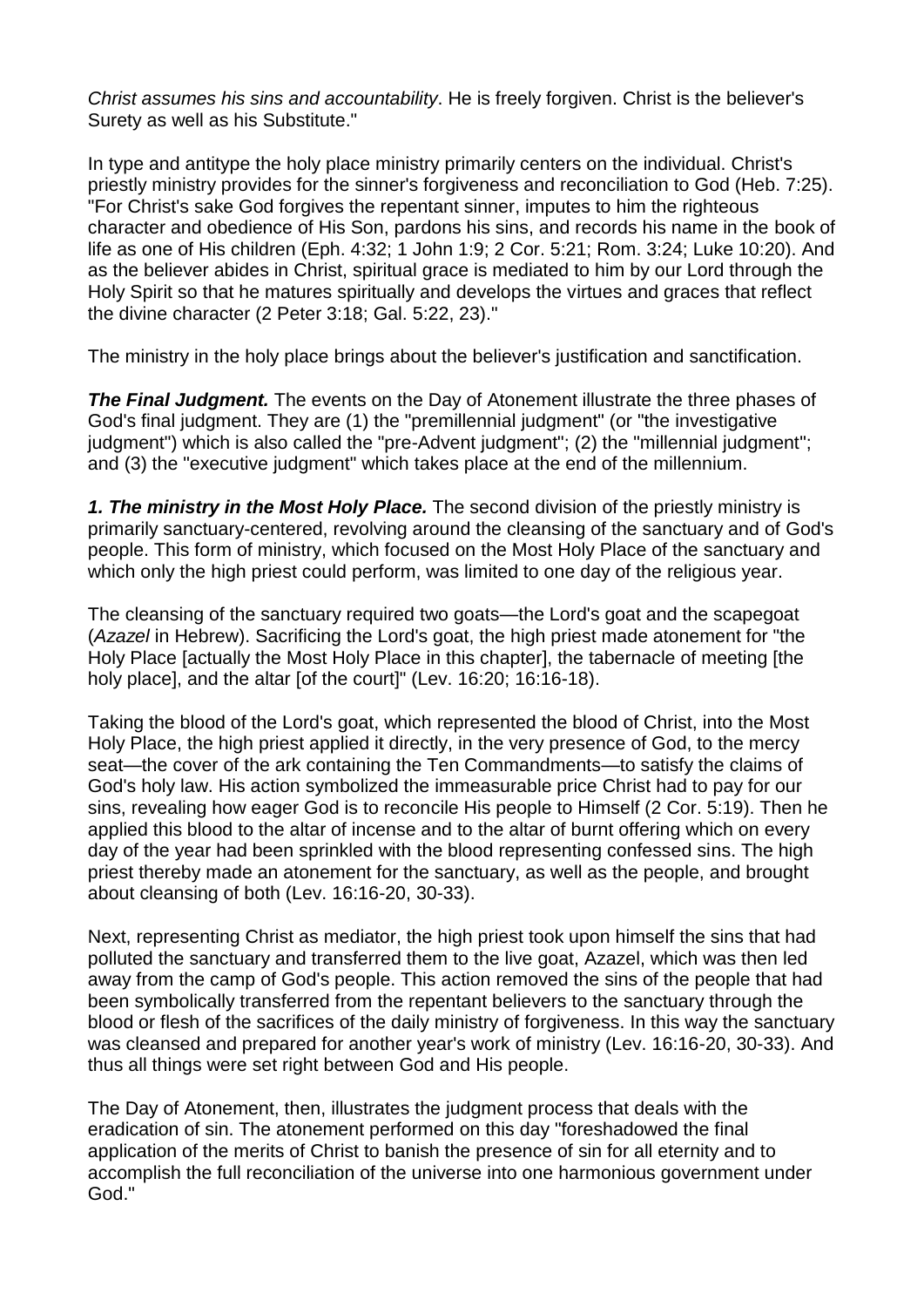*2. Azazel, the scapegoat.* "The translation 'scapegoat" (escape goat) of the Hebrew *azazel* comes from the Vulgate *caper emissarius*, "goat sent away" (Lev. 16:8, RSV, KJV, margin). A careful examination of Leviticus 16 reveals that Azazel represents Satan, not Christ, as some have thought. The arguments supporting this interpretation are: "(1) the scapegoat was not slain as a sacrifice and thus could not be used as a means of bringing forgiveness. For 'without shedding of blood is no remission' (Heb. 9:22); (2) the sanctuary was entirely cleansed by the blood of the Lord's goat *before* the scapegoat was introduced into the ritual (Lev. 16:20); (3) the passage treats the scapegoat as a personal being who is the opposite of, and opposed to, God (Leviticus 16:8 reads literally, 'One to Yahweh and the other to Azazel'). Therefore, in the setting of the sanctuary parable, it is more consistent to see the Lord's goat as a symbol of Christ and the scapegoat—Azazel as a symbol of Satan."

*3. The different phases of the judgment.* The scapegoat ritual on the Day of Atonement pointed beyond Calvary to the final end of the sin problem—the banishment of sin and Satan. The "full accountability for sin will be rolled back upon Satan, its originator and instigator. Satan, and his followers, and all the effects of sin, will be banished from the universe by destruction. Atonement by judgment will, therefore, bring about a fully reconciled and harmonious universe (Eph. 1:10). This is the objective that the second and final phase of Christ's priestly ministry in the heavenly sanctuary will accomplish." This judgment will see God's final vindication before the universe.

The Day of Atonement portrayed the three phases of the final judgment:

a. The removal of sins from the sanctuary relates to the first, or pre-Advent, investigative phase of the judgment. It "focuses on the names recorded in the Book of Life just as the Day of Atonement focused on the removal of the confessed sins of the penitent from the sanctuary. False believers will be sifted out; the faith of true believers and their union with Christ will be reaffirmed before the loyal universe, and the records of their sins will be blotted out."

b. The banishment of the scapegoat to the wilderness symbolizes Satan's millennial imprisonment on this desolated earth, which begins at the Second Advent and coincides with the second phase of the final judgment, which takes place in heaven (Rev. 20:4; 1) Cor. 6:1-3). This millennial judgment involves a review of the judgment on the wicked and will benefit the redeemed by giving them insight into God's dealings with sin and those sinners who were not saved. It will answer all the questions the redeemed may have about God's mercy and justice (see chapter 26).

c. The clean camp symbolizes the results of the third, or executive, phase of the judgment, when fire destroys the wicked and cleanses the earth (Rev. 20:11-15; Matt. 25:31-46 2 Peter 3:7-13; see chapter 26 of this book).

#### **The Heavenly Sanctuary in Prophecy**

In the above discussion we focused on the sanctuary from the type-antitype perspective. Now we will look at it in prophecy.

**The Anointing of the Heavenly Sanctuary.** The 70-week prophecy of Daniel 9 pointed to the inauguration of Christ's priestly ministry in the heavenly sanctuary. One of the last events to take place during the 490 years was the anointing of the "Most Holy" (Dan. 9:24; see chapter 4). The Hebrew qodesh qodeshim that has been translated as "Most Holy"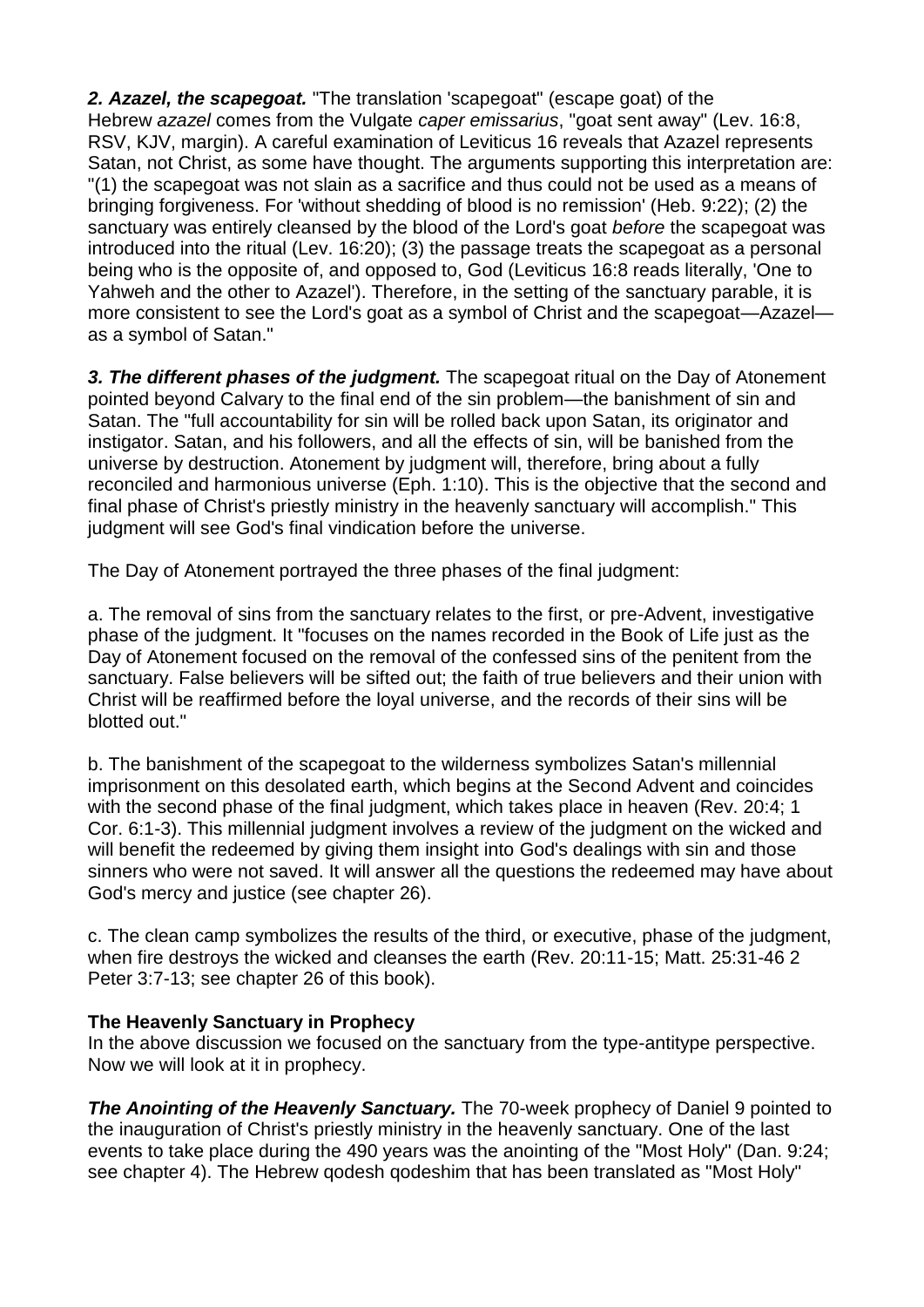literally means Holy of Holies. It would therefore be better to translate the phrase "to anoint a Holy of Holies" or "to anoint the most holy place".

As during the inauguration of the earthly sanctuary it was anointed with holy oil to consecrate it for its services, so in its inauguration the heavenly sanctuary was to be anointed to consecrate it for Christ's intercessory ministry. With His ascension soon after His death (Dan. 9:27) Christ began His ministry as our high priest and intercessor.

*The Cleansing of the Heavenly Sanctuary.* Speaking of the cleansing of the heavenly sanctuary, the book of Hebrews says, "Almost all things are purged with blood, and without shedding of blood there is no remission. Therefore it was necessary that the copies of the things in the heavens [the earthly sanctuary] should be purified with these [the blood of animals], but the heavenly things themselves [the heavenly sanctuary] with better sacrifices than these"—the precious blood of Christ (Heb. 9:22, 23).

Various commentators have noted this Biblical teaching. Henry Alford remarked that "the heaven itself needed, and obtained, purification by the atoning blood of Christ." B.F. Westcott commented, "It may be said that even 'heavenly things,' so far as they embody the conditions of man's future life, contracted by the Fall something which required cleansing." It was Christ's blood, he said, that was available "for the cleansing of the heavenly archetype of the earthly sanctuary."

As the sins of God's people were by faith placed upon the sin offering and then symbolically transferred to the earthly sanctuary, so under the new covenant the confessed sins of the penitent are by faith placed on Christ.

And as during the typical Day of Atonement the cleansing of the earthly sanctuary removed the sins accumulated there, so the heavenly sanctuary is cleansed by the final removal of the record of sins in the heavenly books. But before the records are finally cleared, they will be examined to determine who through repentance and faith in Christ is entitled to enter His eternal kingdom. The cleansing of the heavenly sanctuary, therefore, involves a work of investigation or judgment that fully reflects the nature of the Day of Atonement as a day of judgment. This judgment, which ratifies the decision as to who will be saved and who will be lost, must take place before the Second Advent, for at that time Christ returns with His reward "'to give to every one according to his work'" (Rev. 22:12). Then, also, Satan's accusations will be answered (cf. Rev. 12:10).

All who have truly repented and by faith claimed the blood of Christ's atoning sacrifice have received pardon. When their names come up in this judgment and they are found clothed with the robe of Christ's righteousness, their sins are blotted out and they are accounted worthy of eternal life (Luke 20:35). "'He who overcomes, '" Jesus said, "'shall be clothed in white garments, and I will not blot out his name from the Book of Life; but I will confess his name before My Father and before His angels'" (Rev. 3:5).

The prophet Daniel reveals the nature of this investigative judgment. While the apostate power symbolized by the little horn carries on its blasphemous and persecuting work against God and His people on earth (Dan. 7:8, 20, 21, 25), thrones are set in place and God presides over the final judgment. This judgment takes place in the throne room of the heavenly sanctuary and is attended by multitudes of heavenly witnesses. When the court is seated, the books are opened, signalling the beginning of an investigative procedure (Dan. 7:9, 10). It is not until after this judgment that the apostate power is destroyed (Dan. 7:11).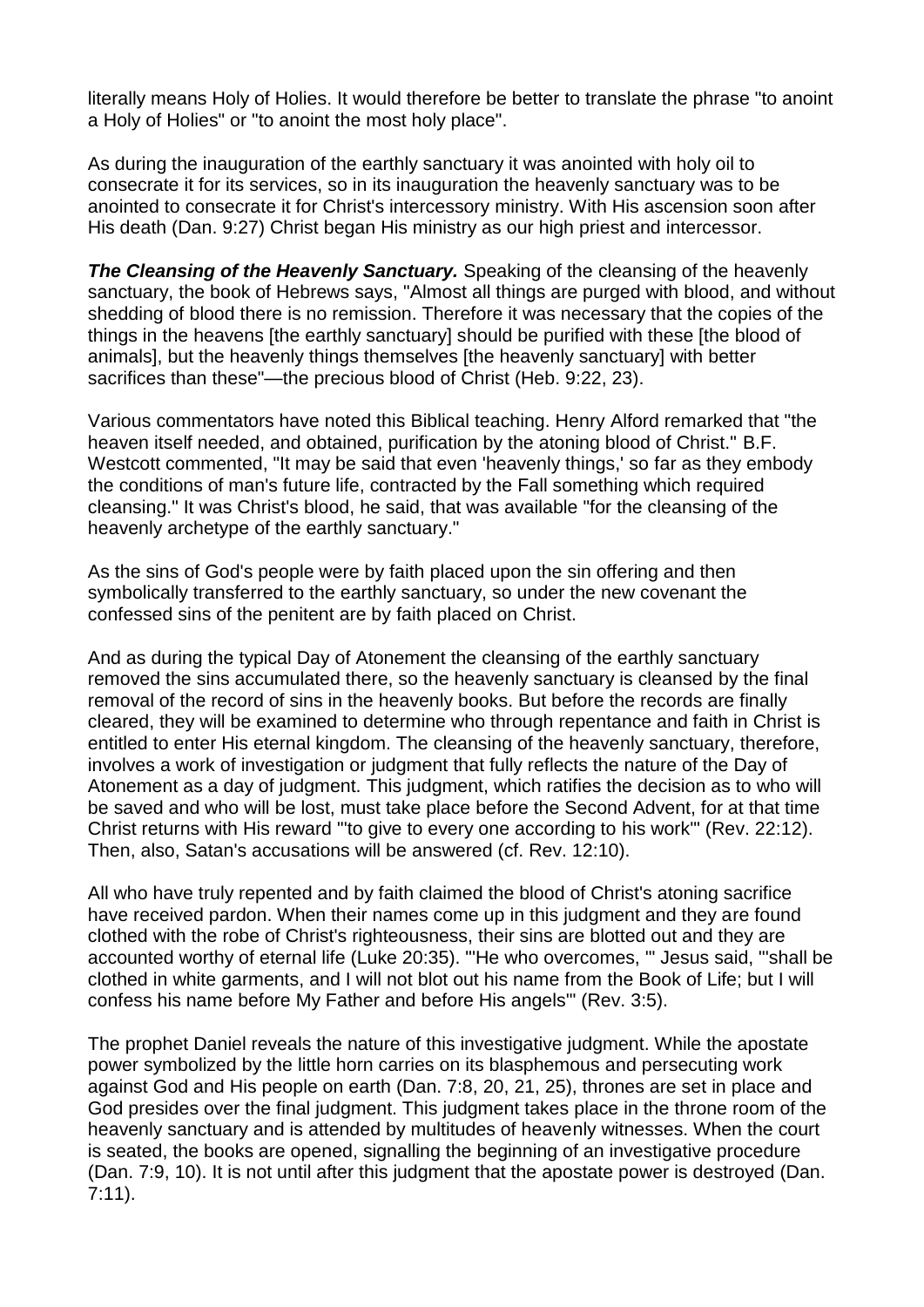**The Time of the Judament.** Both Christ and the Father are involved in the investigative judgment. Before He returns to the earth on the "clouds of heaven," Christ as the "'Son of Man'" comes "'with the clouds of heaven'" to the "'Ancient of Days, '" God the Father, and stands before Him (Dan. 7:13). Ever since His ascension Christ has functioned as high priest, our intercessor before God (Heb. 7:25). But at this time He comes to receive the kingdom (Dan. 7:14).

*1. The eclipse of Christ's priestly ministry.* Daniel 8 tells us about the controversy between good and evil and God's final triumph. This chapter reveals that between the inauguration of Christ's high-priestly ministry and the cleansing of the heavenly sanctuary an earthly power would obscure Christ's ministry.

The ram in this vision represented the Medo-Persian empire (Dan. 8:2)—the two horns, the higher coming up last, clearly depicting its two phases, the dominant Persian part of the kingdom emerging last. As Daniel predicted, this eastern kingdom did extend its power "westward, northward, and southward," becoming "great" (Dan. 8:4).

The male goat coming from the west symbolized Greece, with the great horn, its "'first king, '" representing Alexander the Great (Dan. 8:21). Coming "'from the west'" Alexander swiftly defeated Persia. Then, within a few years of his death, his empire was divided into "'four kingdoms'" (Dan. 8:8, 22)—the kingdoms of Cassander, Lysimachus, Seleucus, and Ptolemy.

At "'the latter time of their kingdom'" (Dan. 8:23), in other words, toward the end of the divided Greek empire "a little horn" would arise (Dan. 8:9). Some consider Antiochus Epiphanes, a Syrian King who ruled over Palestine for a short period in the second century B.C., the fulfillment of this part of the prophecy. Others, including many of the Reformers, have identified this little horn as Rome in both its pagan and papal phases. This last interpretation fits exactly the specifications Daniel gave, whereas the other does not. Notice the following points:

a. The little horn power extends from the fall of the Greek empire till the "'time of the end'" (Dan. 8:17). Only Rome, pagan and papal, meets these time specifications.

b. The prophecies of Daniel 2, 7, and 8 parallel each other (see prophetic parallel chart, page 347 of this book). The four metals of the image of Daniel 2 and the four beasts of Daniel 7 represent the same world empires: Babylon, Medo-Persia, Greece, and Rome. Both the feet of iron and clay and the ten horns of the fourth beast represent the divisions of Rome; those divided states were to continue to exist until the Second Advent. Note that both prophecies point to Rome as the successor of Greece and as the last empire before the Second Advent and final judgment. The little horn in Daniel 8 fits in the same slot; it follows Greece and is supernaturally destroyed or "'broken without human hand'" (Dan. 8:25; cf. Dan. 2:34).

c. Medo-Persia is called "great," Greece is described as being "very great," and the little horn as "exceedingly great" (Dan. 8:4, 8, 9). Rome, one of the greatest world empires, fits this specification.

d. Only Rome expanded its empire to the south (Egypt), the east (Macedonia and Asia Minor), and "the Glorious Land" (Palestine), just as the prophecy predicted (Dan. 8:9).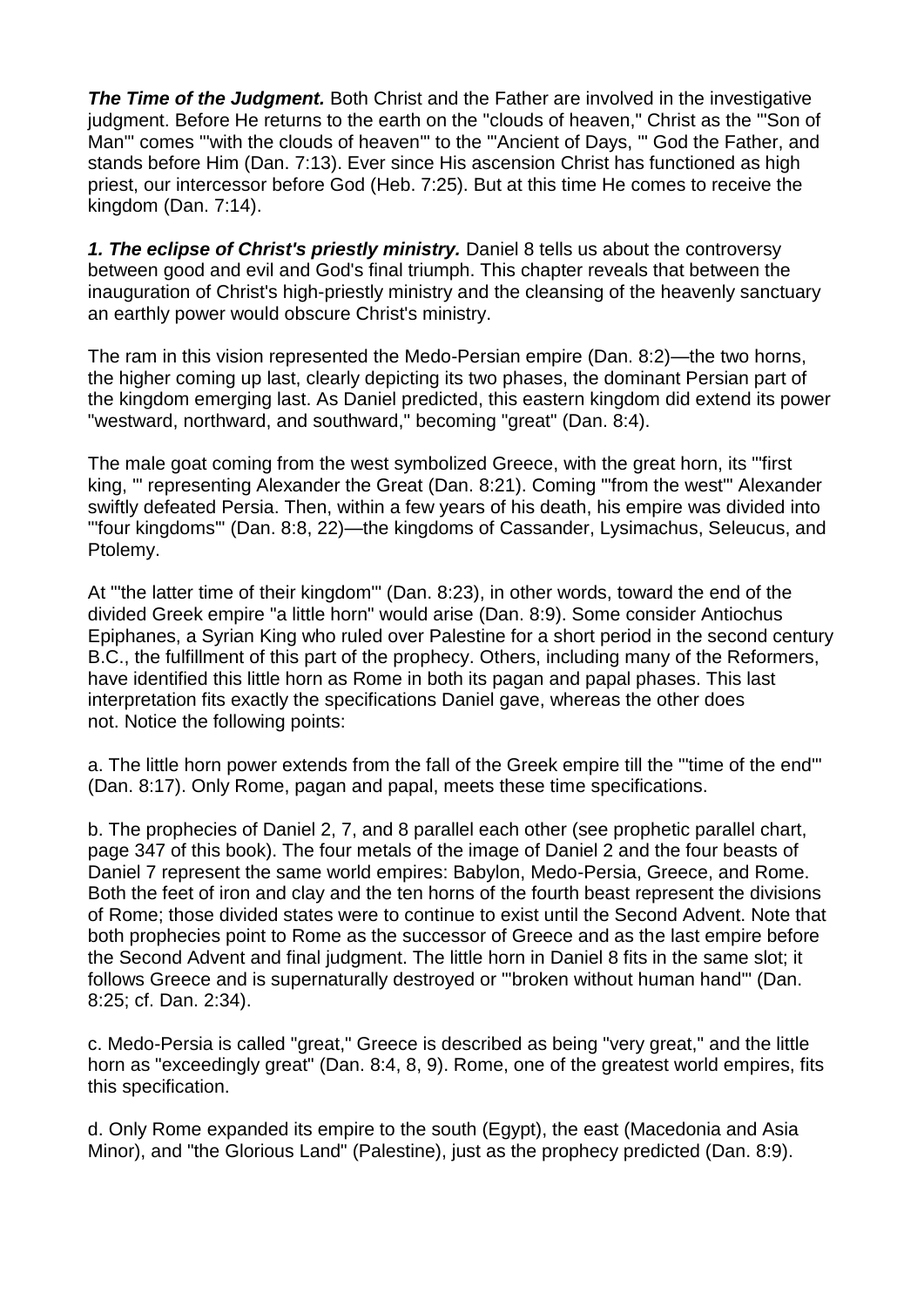e. Rome stood up against the "Prince of the host," the "Prince of princes'" (Dan. 8:11, 25), who is none other than Jesus Christ. "Against Him and His people, as well as His sanctuary, the power of Rome fought a most amazing warfare. This description covers both the pagan and papal phases of Rome. While pagan Rome withstood Christ and did indeed destroy the Temple in Jerusalem, papal Rome effectively obscured the priestly, mediatorial ministry of Christ in behalf of sinners in the heavenly sanctuary (see Heb. 8:1, 2) by substituting a priesthood that purports to offer forgiveness through the mediation of men.". This apostate power would be quite successful, for "he cast truth down to the ground. He did all this and prospered" (Dan. 8:12).

*2. The time of restoration, cleansing, and judgment.* God would not permit the eclipse of the truth of Christ's high-priestly ministry to go on indefinitely. Through faithful, Godfearing men and women He revived His cause. The Reformation's partial rediscovery of Christ's role as our Mediator caused a great revival within the Christian world. Yet there was still more truth to be revealed about Christ's heavenly ministry.

Daniel's vision indicated that Christ's role as our high priest would be made especially prominent toward "'the time of the end'" (Dan. 8:17), when He would begin His special work of cleansing and judgment in addition to His continual intercessory ministry (Heb. 7:25). The vision specifies when Christ was to begin this antitypical day of atonement ministry—the work of the investigative judgment (Dan. 7) and cleansing of the sanctuary— "Unto two thousand and three hundred days; then shall the sanctuary be cleansed" (Dan. 8:14). Because the vision refers to the time of the end, the sanctuary it speaks of cannot be the earthly sanctuary—for it was destroyed in A.D. 70. The prophecy must therefore refer to the new covenant sanctuary in heaven—the place where Christ ministers for our salvation.

What are the 2300 days or "2,300 evenings-mornings," as the original Hebrew reads? According to Genesis 1, an "evening and morning" is a day. As we have seen in chapters 4 and 12 of this book, a time period in symbolic prophecy is also symbolic: a prophetic day represents a year. So, as many Christians throughout the centuries have believed, the 2300 days of Daniel 8 signify 2300 literal years.

*a. Daniel 9 the key to unlocking Daniel 8.* God commissioned the angel Gabriel to make Daniel "'understand the vision'" (Dan. 8:16). But its impact was so shocking that Daniel became ill and Gabriel had to discontinue his explanation. At the close of the chapter Daniel remarked: "I was appalled by the vision and did not understand it" (Dan. 8:27, RSV).

Because of this interruption, Gabriel had to delay his explanation of the time period—the only aspect of the vision he had not yet explained. Daniel 9 describes his return to complete this responsibility. Daniel 8 and 9, then, are connected, the latter being the key to unlocking the mystery of the 2300 days. When Gabriel appeared he said to Daniel: "'I have come forth to give you skill to understand. . . . therefore consider the matter, and understand the vision'" (Dan. 9:23). Here he refers back to the vision of the 2300 days. His desire to explain the time elements of the vision of Daniel 8 makes clear why he introduces his explanation with the 70-weeks prophecy.

The 70 weeks, or 490 years, were "'determined, '" or "decreed", for the Jews and Jerusalem (Dan. 9:24). The underlying Hebrew verb is chathak. Although this verb is used only once in the Scriptures, its meaning can be understood from other Hebrew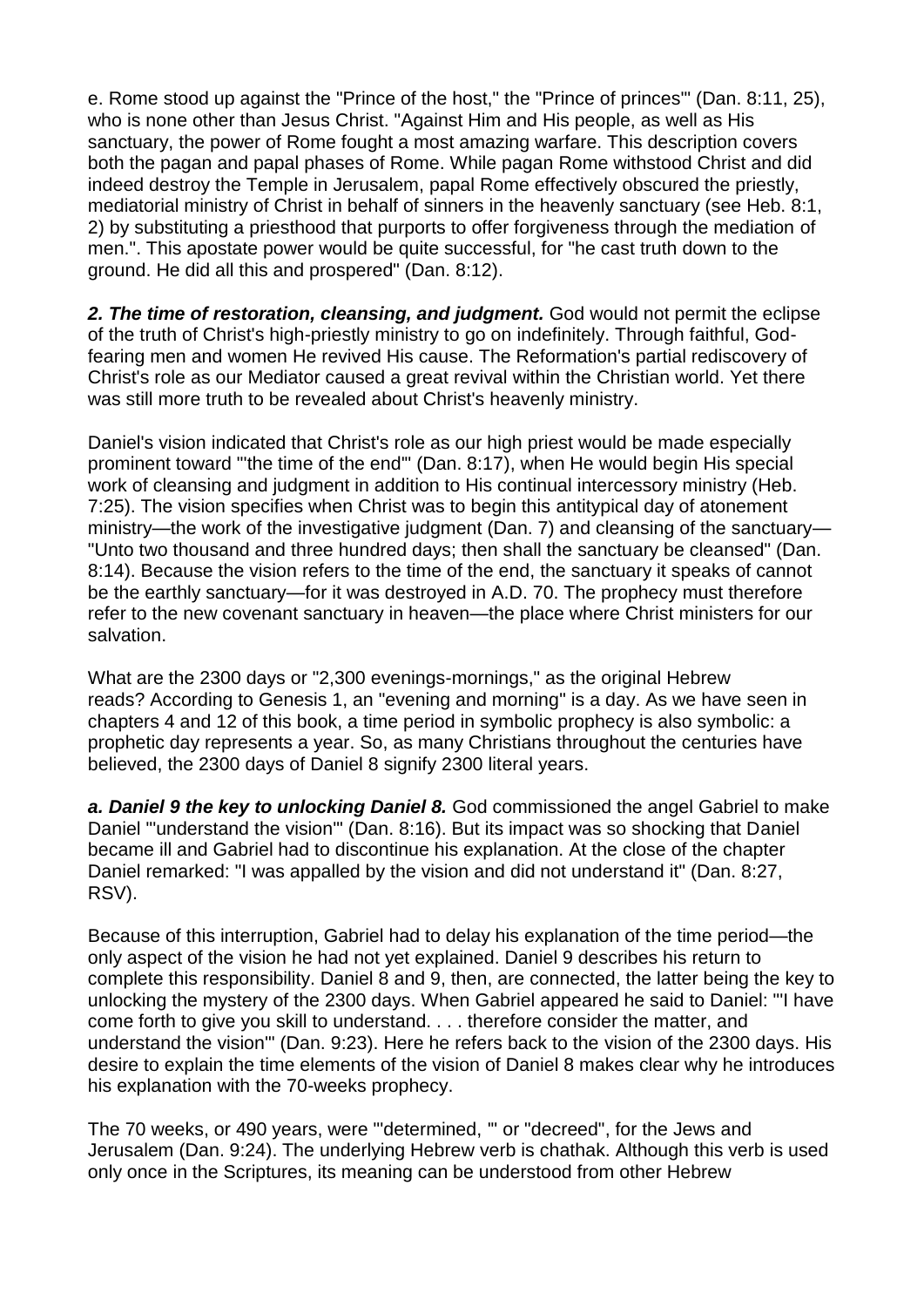sources. The well-known Hebrew-English dictionary by Gesenius states that properly it means "to cut" or "to divide."

With this background, Gabriel's comments are very revealing. He tells Daniel that 490 years were to be cut off from the longer period of 2300 years. As the starting point for the 490 years, Gabriel points to "'the going forth of the command to restore and build Jerusalem'" (Dan. 9:25), which took place in 457 B.C., the seventh year of Artaxerxes (see chapter 4).

The 490 years ended in A.D. 34. When we cut off 490 years from the 2300 years, we are left with 1810 years. Since the 2300 years were to extend 1810 years beyond A.D. 34, they reach to the year 1844.

*b. Toward a fuller understanding of Christ's ministry.* During the early part of the nineteenth century many Christians—including Baptists, Presbyterians, Methodists, Lutherans, Anglicans, Episcopalians, Congregationalists, and Disciples of Christ—gave intensive study to the prophecy of Daniel 8. All these Bible students expected some very significant events to take place at the end of the 2300 years. Depending on their understanding of the little horn power and the sanctuary, they anticipated this prophetic period to terminate in the purification of the church, the liberation of Palestine and Jerusalem, the return of the Jews, the fall of the Turkish or Muslim power, the destruction of the papacy, the restoration of true worship, the beginning of the earthly millennium, the day of judgment, the cleansing of the earth by fire, or the Second Advent.

None of these predictions materialized, and all who believed them were disappointed. Yet the severity of their disappointment was in proportion to the nature of the predicted event. Obviously the disappointment of those who expected Christ to return in 1844 was more traumatic than that of those who looked for the return of the Jews to Palestine.

As a result of their disappointment, many gave up the study of prophecy or turned from the historicist method of interpreting prophecy, which had led to these conclusions. Some, however, continued to study this prophecy and the subject of the sanctuary with much prayer and intensity, continuing to look to Christ's ministry in the heavenly sanctuary on their behalf. Rich new insights into that ministry rewarded their efforts. They discovered that the historic prophetic faith of the early church and of the Reformation was still valid. The prophetic time calculations were indeed correct. The 2300 years had ended in 1844. Their mistake—and that of all interpreters of that time—was in their understanding of what event was to take place at the end of that prophetic period. New light from Christ's sanctuary ministry turned their disappointment into hope and joy.

Their study of Biblical teachings on the sanctuary revealed that in 1844 Christ came to the Ancient of Days and began the final phase of His high-priestly ministry in the heavenly sanctuary. This ministry was the antitype of the Day of Atonement cleansing of the sanctuary that Daniel 7 depicts as the pre-Advent investigative judgment.

This new insight into Christ's heavenly ministry "is not a departure from the historic Christian faith. It is, instead, the logical completion and inevitable consummation of that faith. It is simply the last-day appearance and fulfillment of the prophesied emphasis characterizing the everlasting gospel. . . in the closing segment of its witness to the world."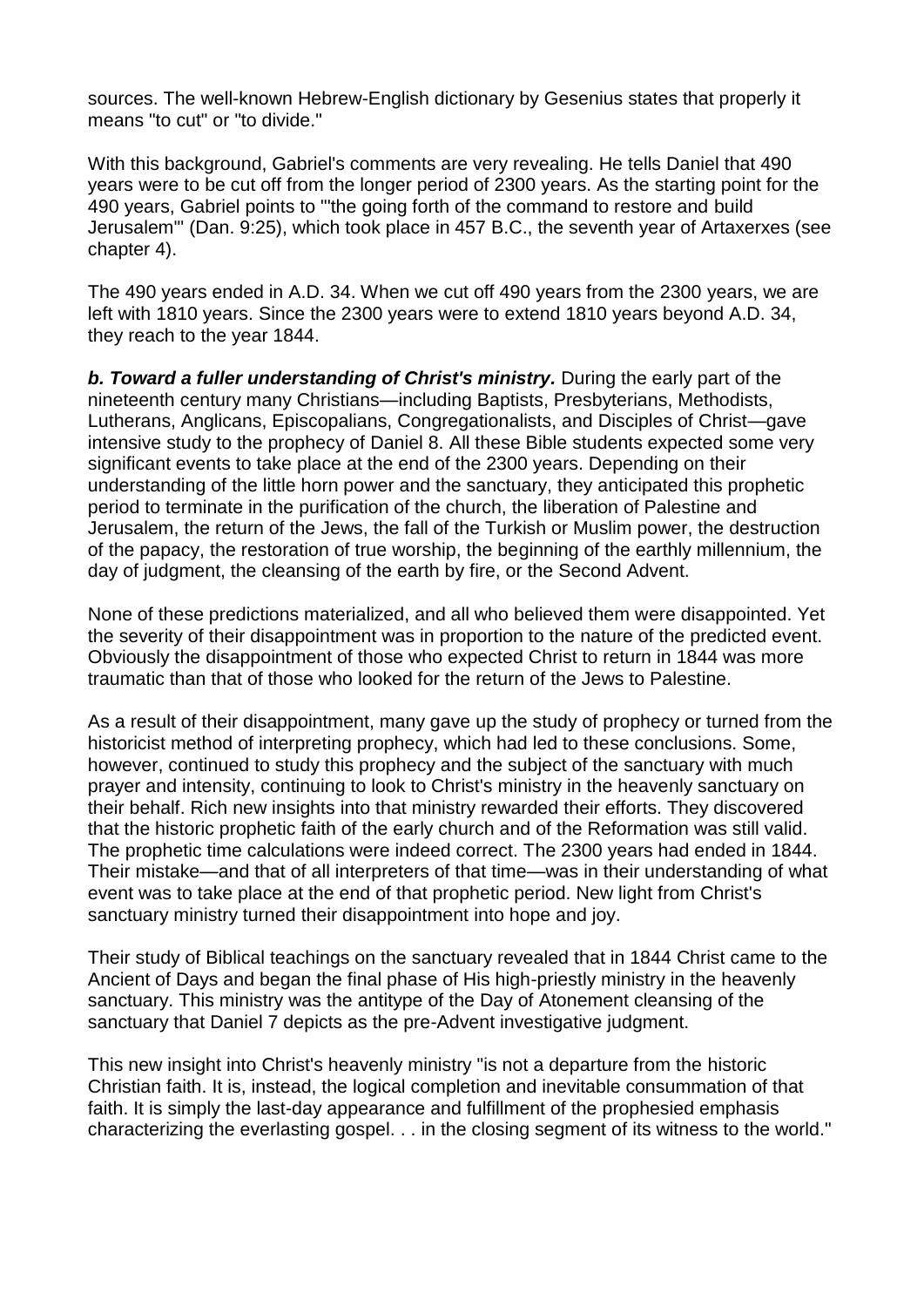## **The Significance Within the Great Controversy**

The prophecies of Daniel 7 and 8 disclose the broader perspectives of the final outcome of the great controversy between God and Satan.

*The Vindication of God's Character.* Through the activities of the little horn, Satan has attempted to challenge God's authority. The acts of that power have reproached and trampled upon the heavenly sanctuary, the center of God's government. Daniel's visions point to a pre-Advent judgment in which God will secure a verdict of condemnation upon the little horn, and thus upon Satan himself. In the light of Calvary all Satan's challenges will be refuted. All come to understand and agree that God is right; that He has no responsibility for the sin problem. His character will emerge unassailable, and His government of love will be reaffirmed.

*The Vindication of God's People.* While the judgment brings condemnation upon the apostate little horn power, it is "'made in favor of the saints of the Most High'" (Dan. 7:22). Indeed, this judgment not only vindicates God before the universe, but His people, as well. Though the saints have been despised and persecuted for their faith in Christ as they may have been throughout the centuries, this judgment puts things right. God's people will realize Christ's promise: "'Therefore whoever confesses Me before men, him I will also confess before My Father who is in heaven'" (Matt. 10:32; Luke 12:8, 9; Rev. 3:5).

**The Judgment and Salvation.** Does the investigative judgment jeopardize the salvation of those who believe in Jesus Christ? Not at all. Genuine believers live in union with Christ, trusting in Him as intercessor (Rom. 8:34). Their assurance is in the promise that "we have an Advocate with the Father, Jesus Christ the righteous" (1 John 2:1).

Why then a pre-Advent investigative judgment? This judgment is not for the benefit of the Godhead. It is primarily for the benefit of the universe, answering the charges of Satan and giving assurance to the unfallen creation that God will allow into His kingdom only those who truly have been converted. So God opens the books of record for impartial inspection (Dan. 7:9, 10).

Human beings belong to one of three classes: (1) the wicked, who reject God's authority; (2) genuine believers, who, trusting in the merits of Christ through faith, live in obedience to God's law; and (3) those who appear to be genuine believers but are not.

The unfallen beings can readily discern the first class. But who is a genuine believer and who is not? Both groups are written in the book of life, which contains the names of all who have ever entered God's service (Luke 10:20; Phil. 4:3; Dan. 12:1; Rev. 21:27). The church itself contains genuine and false believers, the wheat and the tares (Matt. 13:28- 30). God's unfallen creatures are not omniscient; they cannot read the heart. "So a judgment is needed—before the second coming of Christ—to sift the true from the false and to demonstrate to the interested universe God's justice in saving the sincere believer. The issue is with God and the universe, not between God and the true child. This calls for the opening of the books of record, the disclosing of those who have professed faith and whose names have been entered into the book of life."

Christ depicted this judgment in His parable of the wedding guests who responded to the generous gospel invitation. Because not all who choose to be Christian are genuine disciples, the king comes to inspect the guests and see who has the wedding garment. This garment represents "the pure, spotless character which Christ's true followers will